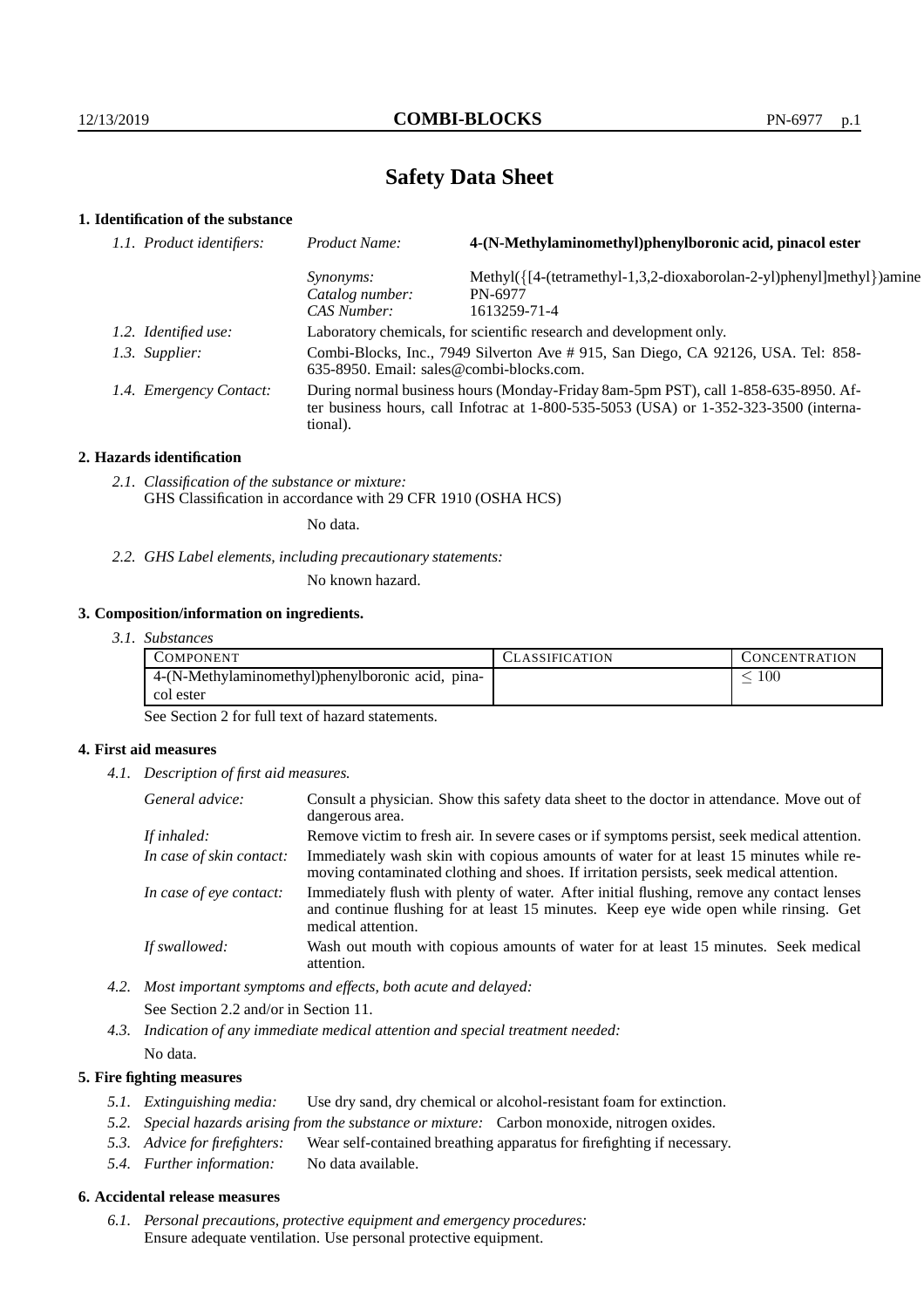|                                   | 6.2. Environmental precautions:                                                                                                                                                                                                                                    |                                                                                                                                                                                                                                                                            |  |
|-----------------------------------|--------------------------------------------------------------------------------------------------------------------------------------------------------------------------------------------------------------------------------------------------------------------|----------------------------------------------------------------------------------------------------------------------------------------------------------------------------------------------------------------------------------------------------------------------------|--|
|                                   | Should not be released into the environment. See Section 12 for additional ecological information.                                                                                                                                                                 |                                                                                                                                                                                                                                                                            |  |
|                                   | 6.3. Methods and materials for containment and cleaning up:                                                                                                                                                                                                        |                                                                                                                                                                                                                                                                            |  |
|                                   | Sweep up or vacuum up spillage and collect in suitable container for disposal.                                                                                                                                                                                     |                                                                                                                                                                                                                                                                            |  |
| 6.4. Reference to other sections: |                                                                                                                                                                                                                                                                    |                                                                                                                                                                                                                                                                            |  |
|                                   |                                                                                                                                                                                                                                                                    | Refer to protective measures listed in Sections 8 and 13.                                                                                                                                                                                                                  |  |
|                                   | 7. Handling and storage                                                                                                                                                                                                                                            |                                                                                                                                                                                                                                                                            |  |
|                                   | 7.1. Precautions for safe handling: Avoid contact with skin and eyes. Avoid inhalation of vapour or mist. Keep away<br>from sources of ignition - No smoking. Take measures to prevent the build up of electro-<br>static charge. For precautions see section 2.2. |                                                                                                                                                                                                                                                                            |  |
|                                   | 7.2. Conditions for safe storage, including any incompatibilities: Store refrigerated. Keep container tightly closed in<br>a dry and well-ventilated place. Containers which are opened must be carefully resealed<br>and kept upright to prevent leakage.         |                                                                                                                                                                                                                                                                            |  |
|                                   | Laboratory chemicals, for scientific research and development only.<br>7.3. Specific end use(s):                                                                                                                                                                   |                                                                                                                                                                                                                                                                            |  |
|                                   | 8. Exposure Controls / Personal protection                                                                                                                                                                                                                         |                                                                                                                                                                                                                                                                            |  |
|                                   | 8.1. Control parameters:                                                                                                                                                                                                                                           |                                                                                                                                                                                                                                                                            |  |
|                                   |                                                                                                                                                                                                                                                                    | Components with workplace control parameters: Contains no substances with occupational exposure limit values.                                                                                                                                                              |  |
|                                   | 8.2. Exposure controls:                                                                                                                                                                                                                                            |                                                                                                                                                                                                                                                                            |  |
|                                   |                                                                                                                                                                                                                                                                    | Appropriate engineering controls: Ensure that eyewash stations and safety showers are close to the workstation<br>location. Ensure adequate ventilation, especially in confined areas.                                                                                     |  |
|                                   | Personal protective equipment:                                                                                                                                                                                                                                     |                                                                                                                                                                                                                                                                            |  |
|                                   | Eye/face protection:                                                                                                                                                                                                                                               | Wear appropriate protective eyeglasses or chemical safety goggles as described by OSHA's<br>eye and face protection regulations in 29 CFR 1910.133 or European Standard EN166.                                                                                             |  |
|                                   | Skin protection:                                                                                                                                                                                                                                                   | Handle with gloves. Gloves must be inspected prior to use. Use proper glove removal<br>technique (without touching glove's outer surface) to avoid skin contact with this product.<br>Dispose of conteminated gloves efter use in accordance with emplicable laws and good |  |

## **8. Exposure Controls / Personal protection**

| Eye/face protection:               | Wear appropriate protective eyeglasses or chemical safety goggles as described by OSHA's<br>eye and face protection regulations in 29 CFR 1910.133 or European Standard EN166.                                                                                                                                         |
|------------------------------------|------------------------------------------------------------------------------------------------------------------------------------------------------------------------------------------------------------------------------------------------------------------------------------------------------------------------|
| Skin protection:                   | Handle with gloves. Gloves must be inspected prior to use. Use proper glove removal<br>technique (without touching glove's outer surface) to avoid skin contact with this product.<br>Dispose of contaminated gloves after use in accordance with applicable laws and good<br>laboratory practices. Wash and dry hands |
| <b>Body Protection:</b>            | Complete suit protecting against chemicals, Flame retardant antistatic protective clothing.,<br>The type of protective equipment must be selected according to the concentration and<br>amount of the dangerous substance at the specific workplace.                                                                   |
| <b>Respiratory protection:</b>     |                                                                                                                                                                                                                                                                                                                        |
| Control of environmental exposure: | Prevent further leakage or spillage if safe to do so. Do not let product enter<br>drains.                                                                                                                                                                                                                              |

# **9. Physical and chemical properties**

*9.1. Information on basic physical and chemical properties*

| (a)      | Appearance:                                   | No data  |
|----------|-----------------------------------------------|----------|
| (b)      | Odour:                                        | No data  |
| (c)      | Odour Threshold:                              | No data  |
| (d)      | pH:                                           | No data  |
| (e)      | Melting point/freezing point:                 | No date. |
| (f)      | Initial boiling point and boiling range:      | No data  |
| (g)      | Flash point:                                  | No data  |
| (h)      | Evaporatoin rate:                             | No data  |
| (i)      | Flammability (solid, gas):                    | No data  |
| (j)      | Upper/lower flammability or explosive limits: | No data  |
| $\rm(k)$ | Vapour pressure:                              | No data  |
| (1)      | Vapour density:                               | No data  |
| (m)      | Relative density:                             | No data  |
| (n)      | Water solubility:                             | No data  |
| (0)      | Partition coefficient: n-octanol/water:       | No data  |
| (p)      | Auto-ignition:                                | No data  |
| (q)      | Decomposition temperature:                    | No data  |
| (r)      | Viscosity:                                    | No data  |
| (s)      | Explosive properties:                         | No data  |
| (t)      | Oxidizing properties:                         | No data  |